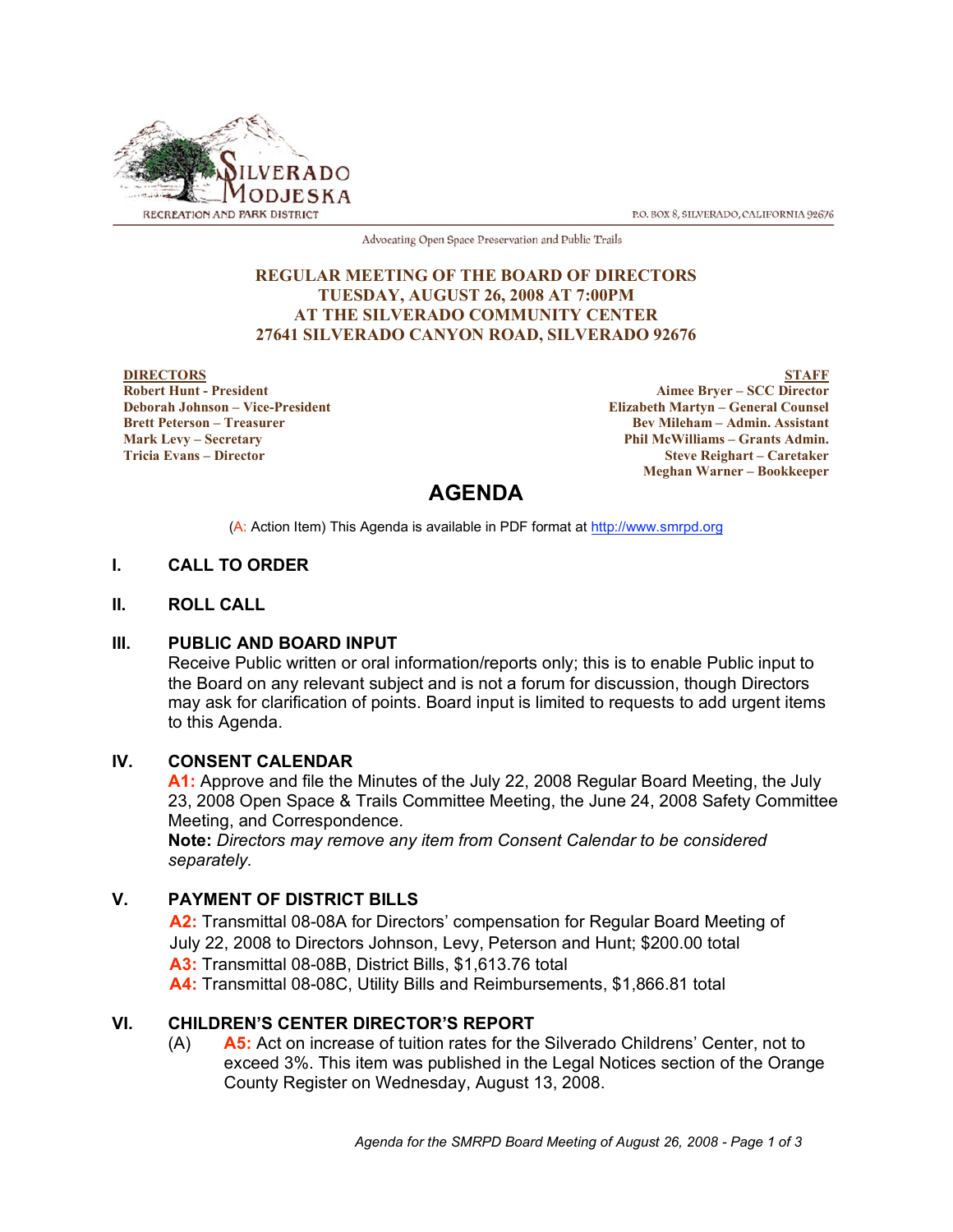# **VII. OTHER DISTRICT BUSINESS**

- (A) The Secretary of the Board shall announce that "**Now is the time for all members of the Public wishing to comment on the SMRPD FY2008-2009 Budget to come forward and do so.**" The Board will accept all Public Input, discuss and amend the Budget as so determined, then act upon Adoption of said Budget.
- (B) **A6: RESOLUTION 082807-1:** Adopt Final SMRPD FY2008-2009 Budget by Resolution of the Board via Roll Call Vote. This item was published for two days in the Orange County Register Legal Notices between August 10 and 14, 2008.
- (C) **A7:** Action on purchasing magnetic SMRPD logo signs for the District van, estimated cost less than \$250.
- (D) **A8:** Consider request to reapportion a Rec Program class fee split to meet monthly income minimum agreed to with instructor.
- (E) **Closed Session with Legal Counsel pursuant to Govt. Code §54956.9(c) – Pending Litigation, 1 case**

#### **Return to Open Session – Announce any reportable items from the Closed Session**

- (F) **DIRECTOR'S COMMENTS: PURSUANT TO GOVERNMENT CODE §54954.2** members of the Board of Directors or Staff may ask questions for clarification, make brief announcements, make brief reports on their activities. The Board or a Board member may provide a reference to Staff or other resources for factual information, request Staff to report back at a subsequent meeting concerning any matter, or direct that a matter of business be placed on a future Agenda.
	- (1) Director Evans
	- (2) Director Hunt
	- (3) Director Johnson
	- (4) Director Levy
	- (5) Director Peterson

# **VIII. COMMITTEES**

*NOTE: There will be no discussion of Committee issues unless agendized below, or added to the Agenda by majority vote of the Board in Section III to address issues that require immediate attention for reasons to be explained in the motion to add. Other comments can be made under Director Comments.*

#### **STANDING COMMITTEES:**

- (A) **RECREATION** (Evans, Peterson)
- (B) **FINANCE** (Hunt, Johnson)
- (C) **PERSONNEL** (Evans, Johnson)
- (D) **OPEN SPACE AND TRAILS** (Hunt, Levy)
- (E) **FACILITIES AND SAFETY** (Johnson, Peterson)

#### **AD HOC COMMITTEES:**

(F) **SILVERADO CHILDREN'S CENTER** (Evans, Johnson) **Children's Center Advisory Committee** (Evans, Johnson, Bryer) (Public Members: Dawn Lynch, Julia Jones-Tester, Nancy Moore)